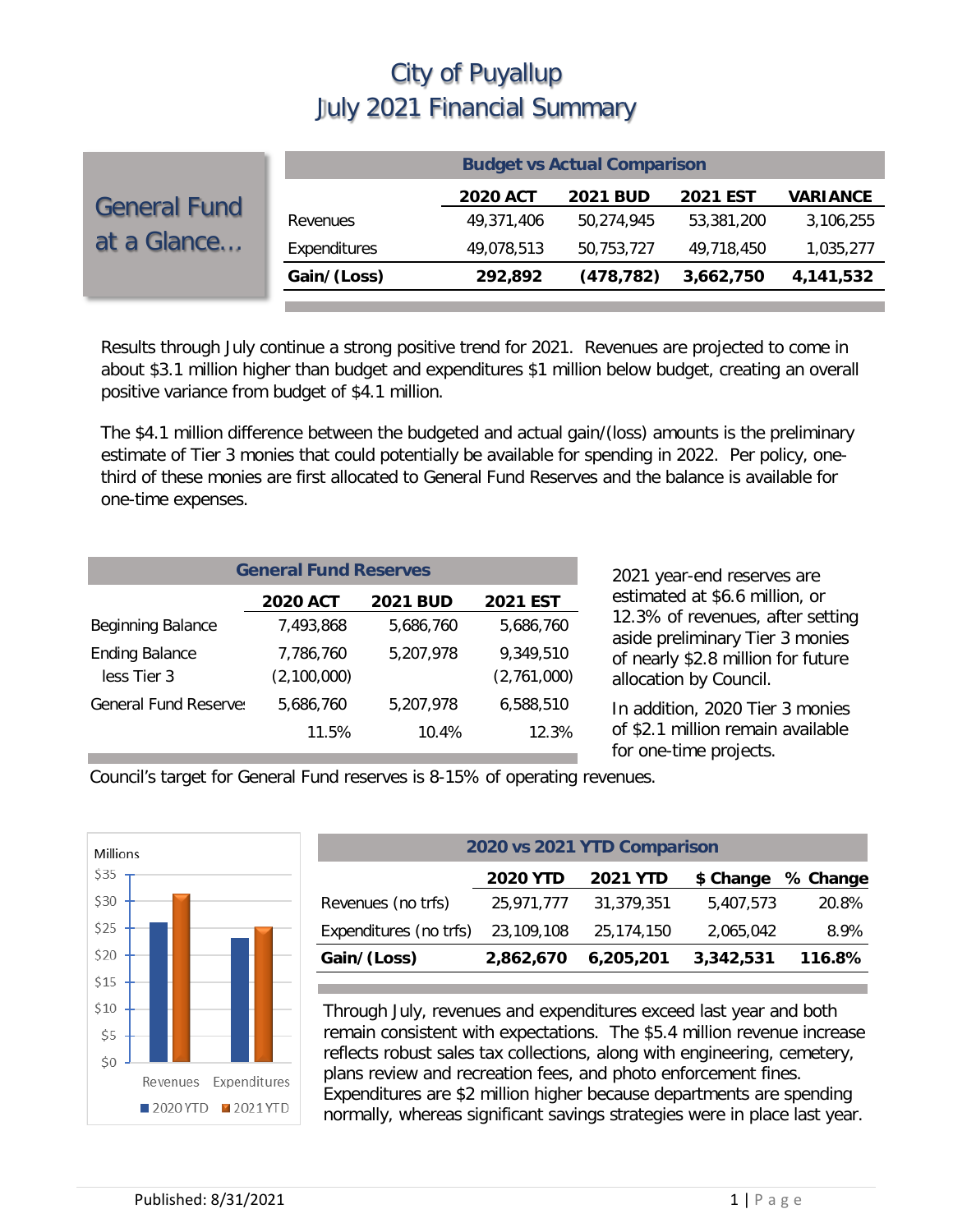| <b>General Fund Revenues by Type (excluding transfers)</b> |                 |                 |                 |                 |         |  |
|------------------------------------------------------------|-----------------|-----------------|-----------------|-----------------|---------|--|
|                                                            | <b>2021 BUD</b> | <b>2021 YTD</b> | <b>2021 EST</b> | <b>VARIANCE</b> |         |  |
| Property Tax                                               | 9,370,130       | 5,152,379       | 9,531,500       | 161,370         | 1.7%    |  |
| Sales & Use Tax                                            | 24,495,870      | 15,520,679      | 26,721,700      | 2,225,830       | 9.1%    |  |
| Other Tax                                                  | 5,207,240       | 2,690,476       | 5,231,900       | 24,660          | 0.5%    |  |
| Licenses & Permits                                         | 1,888,360       | 1,307,544       | 2,145,800       | 257,440         | 13.6%   |  |
| Intergovernmental                                          | 2,392,125       | 1,858,444       | 2,534,200       | 142,075         | 5.9%    |  |
| <b>Charges for Services</b>                                | 2.956.370       | 2,067,187       | 3,195,800       | 239,430         | 8.1%    |  |
| Fines & Forfeitures                                        | 3,414,410       | 2,069,050       | 3,411,900       | (2,510)         | $-0.1%$ |  |
| Miscellaneous                                              | 480,440         | 713,592         | 538,400         | 57,960          | 12.1%   |  |
| <b>Total Revenues</b>                                      | 50,204,945      | 31,379,351      | 53,311,200      | 3,106,255       | 6.2%    |  |

Revenues are budgeted conservatively per the budget stability policy, with two exceptions for sales tax and development engineering fees. Through July, overall sales tax continues a strong trend of economic recovery. Other revenues are coming in essentially as expected during a "normal" year.

**Sales Tax:** Retail Trade and Professional & Other Services sectors continue to be strong performers in terms of sales tax. Construction has significantly improved since the beginning of the year and is on track to be consistent with 2019 collections. While the Accommodations/Food sector has been the hardest hit by the pandemic, sales tax collections over the past three months have been at prepandemic levels. This is a positive sign that recovery in this sector is finally underway.

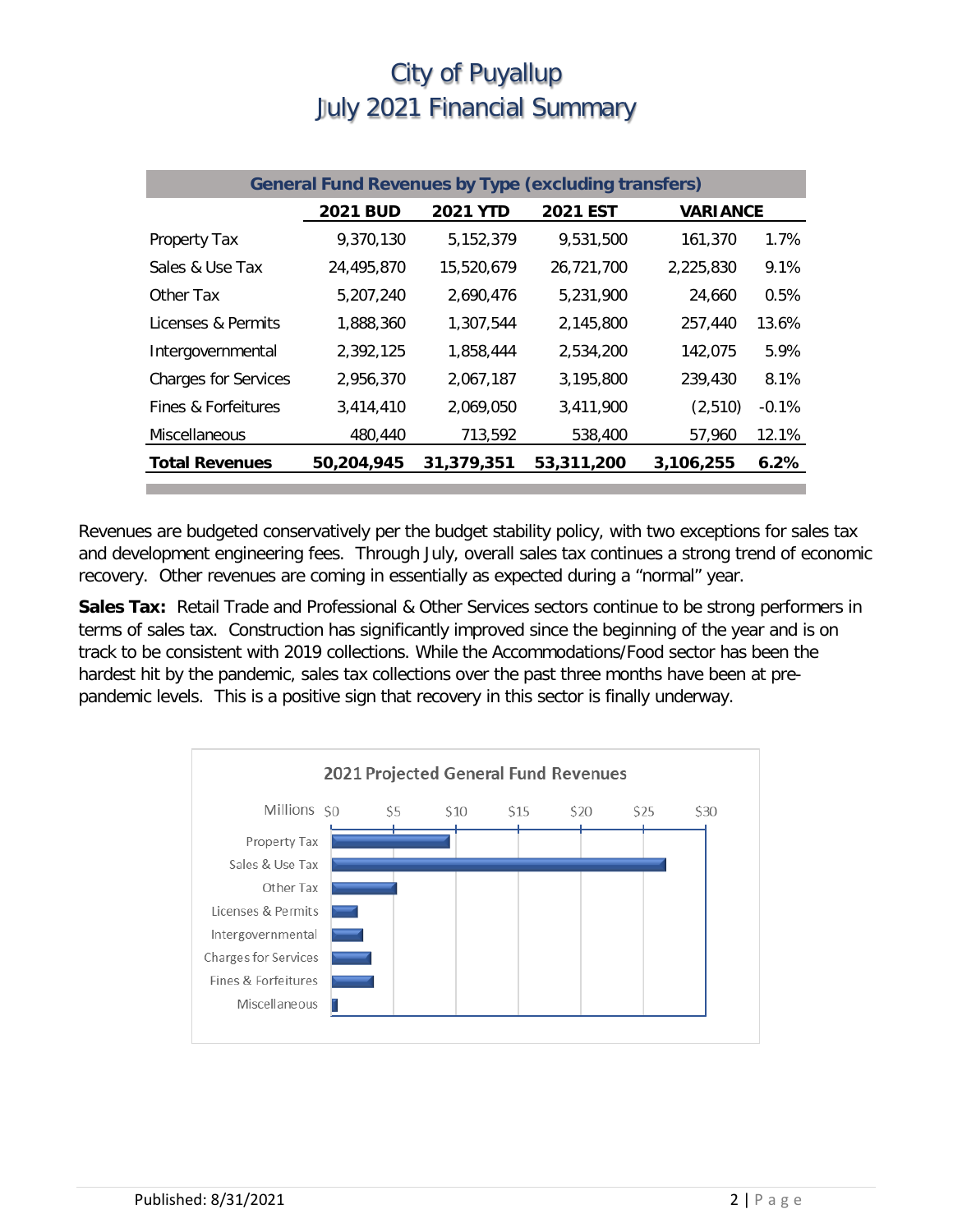| <b>General Fund Expenditures by Department (excluding transfers)</b> |                 |                 |                 |                 |         |
|----------------------------------------------------------------------|-----------------|-----------------|-----------------|-----------------|---------|
|                                                                      | <b>2021 BUD</b> | <b>2021 YTD</b> | <b>2021 EST</b> | <b>VARIANCE</b> |         |
| City Council                                                         | 225,120         | 110,072         | 206,910         | 18,210          | 8.1%    |
| City Manager                                                         | 1,196,038       | 628,026         | 1,076,620       | 119,418         | 10.0%   |
| City Clerk                                                           | 391,700         | 226,915         | 371,100         | 20,600          | 5.3%    |
| Dev & Permiting Svcs                                                 | 4,261,212       | 2,562,556       | 4,137,340       | 123,872         | 2.9%    |
| Finance                                                              | 758,710         | 416,014         | 735,940         | 22,770          | 3.0%    |
| Human Resources                                                      | 457,930         | 234,281         | 429,780         | 28,150          | 6.1%    |
| Legal                                                                | 1,274,060       | 751,896         | 1,288,070       | (14, 010)       | $-1.1%$ |
| Library                                                              | 2,979,940       | 1,406,694       | 2,695,710       | 284,230         | 9.5%    |
| <b>Municipal Court</b>                                               | 2,147,323       | 1,242,202       | 2,138,410       | 8,913           | 0.4%    |
| Non-Departmental                                                     | 910,343         | 366,020         | 768,900         | 141,443         | 15.5%   |
| Parks & Recreation                                                   | 6,244,879       | 3,087,410       | 5,968,790       | 276,089         | 4.4%    |
| Police                                                               | 22,457,212      | 12,984,290      | 22,358,000      | 99,212          | 0.4%    |
| <b>Public Works</b>                                                  | 2,808,400       | 1,157,774       | 2,696,580       | 111,820         | 4.0%    |
| <b>Total Expenditures</b>                                            | 46,112,867      | 25,174,150      | 44,872,150      | 1,240,717       | 2.7%    |

No major expenditure variances through July. Departments are authorized to spend up to their adopted budgets, without specific action needed to reduce spending. This could change if revenue projections become negatively impacted at any point in the year, although this seems unlikely given current trends.



General Government: City Council, City Clerk, City Manager, Finance, Human Resources, Legal, Non-Dept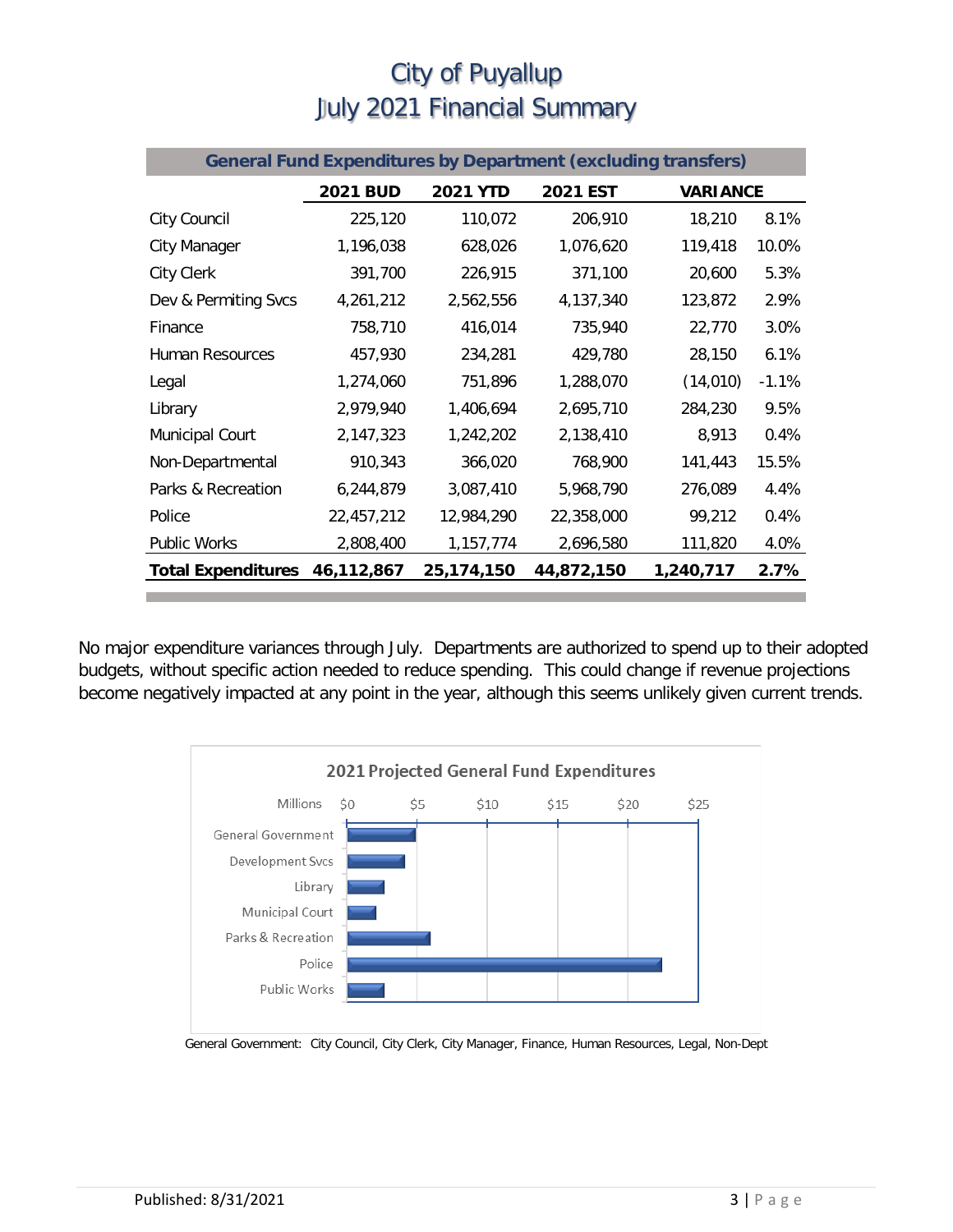#### Street Fund at a Glance… (excluding intrafund transfers)

The Street Fund accounts for repairs and maintenance, debt service and construction of city streets. Grants and other non-city monies are aggressively pursued to help offset costs of eligible capital projects.

|                            | <b>Street Fund</b> |                 |                 |
|----------------------------|--------------------|-----------------|-----------------|
|                            | <b>2020 ACT</b>    | <b>2021 BUD</b> | <b>2021 ACT</b> |
| <b>Beginning Balance</b>   | 8,934,353          | 10,215,288      | 10,215,288      |
| Fuel Tax/Multimodal Funds  | 385,937            | 429,490         | 217,930         |
| <b>Traffic Impact Fees</b> | 662,116            | 1,200,000       | 1,184,564       |
| Capital Project Grants     | 1,932,349          | 9,753,550       | 5,635,180       |
| <b>Other Revenues</b>      | 413,163            | 652,560         | 7.749           |
| Transfers In               | 5,831,629          | 6,953,718       | 83,014          |
| <b>Total Revenues</b>      | 9,225,195          | 18,989,318      | 7,128,438       |
| <b>Operating Expenses</b>  | 1,784,997          | 2,077,810       | 1,265,513       |
| Debt Service               | 1,156,219          | 1,031,770       | 1,030,763       |
| Capital Projects           | 5,003,043          | 24,393,595      | 4,865,511       |
| <b>Transfers Out</b>       |                    |                 |                 |
| <b>Total Expenditures</b>  | 7,944,260          | 27,503,175      | 7,161,787       |
| <b>Ending Balance</b>      | 10,215,288         | 1,701,431       | 10,181,939      |

Transfers In from GF Tier 1, Budget Stability, REET and LIFT grant.

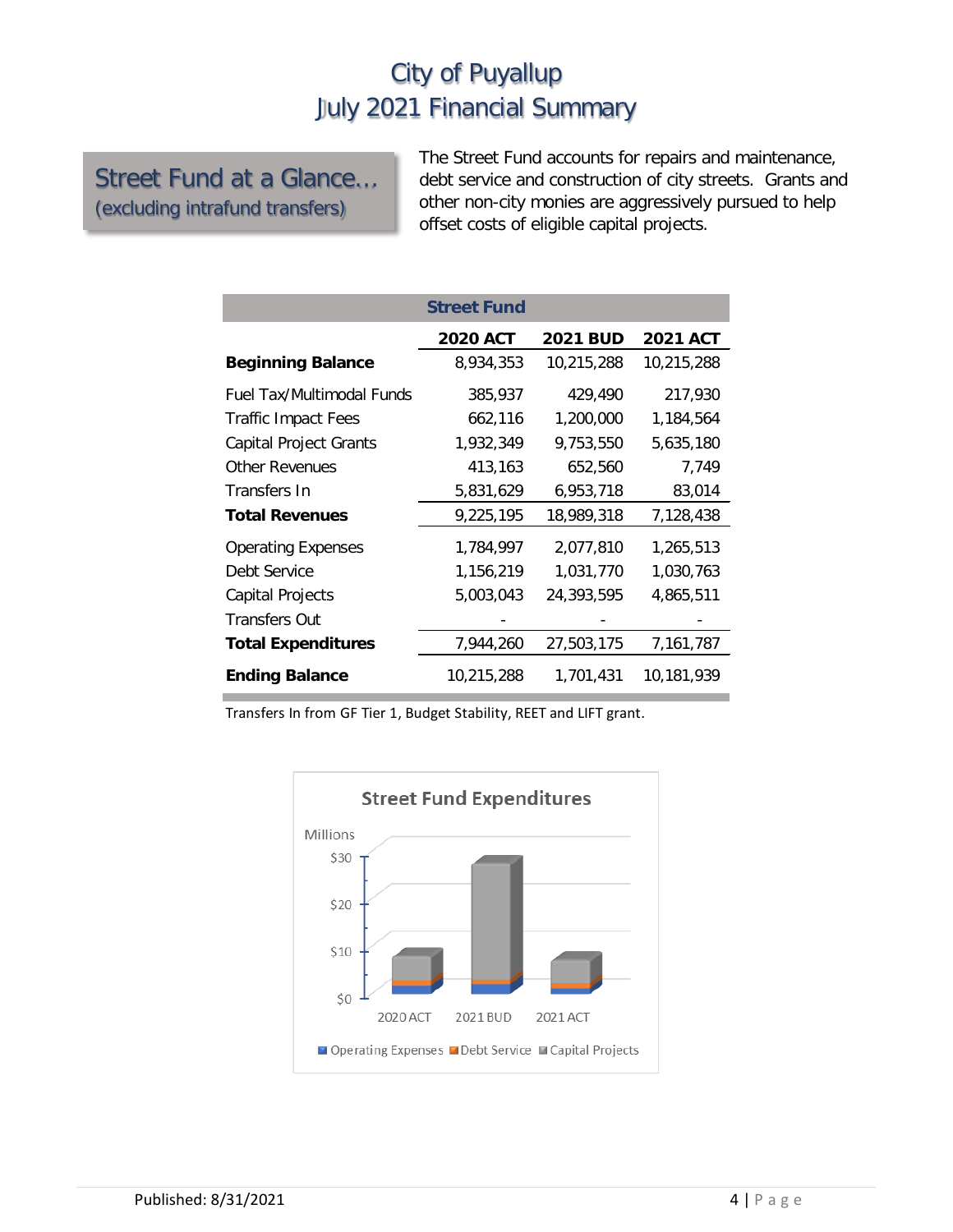Utilities at a Glance… (excluding transfers)

City utilities (sanitation, water, wastewater and stormwater) are funded with user and system development charges, which are expected to cover the operations, debt service and capital needs of the utility.

In response to the economic hardship on residents and businesses resulting from the state-wide response to COVID-19, the City has expanded the utility payment extension policy and waived late fees. Both are scheduled to be in effect until 60 days after the state of emergency is lifted. At that point, the regular payment extension and late fee policies will resume. As the months have gone by, delinquent account balances have increased substantially to nearly \$450,000 versus a pre-pandemic average of \$250,000. Pierce County has implemented a customer relief program and \$300,000 of City ARPA monies have been reserved for this purpose. We are hopeful that these programs will provide sufficient aid to those of our customers needing assistance.

| <b>Combined Utility Funds</b> |                 |                 |                 |  |  |  |  |
|-------------------------------|-----------------|-----------------|-----------------|--|--|--|--|
|                               | <b>2020 ACT</b> | <b>2021 BUD</b> | <b>2021 ACT</b> |  |  |  |  |
| <b>Beginning Balance</b>      | 25,225,934      | 27.835.990      | 27,835,990      |  |  |  |  |
| User Fees                     | 23,709,811      | 24,478,020      | 14,039,371      |  |  |  |  |
| <b>System Dev Charges</b>     | 1,945,322       | 1,980,860       | 2,322,900       |  |  |  |  |
| Other Revenues                | 338,556         | 294,200         | 120,177         |  |  |  |  |
| Grants                        | 1,257,782       | 6,402,477       | 327,285         |  |  |  |  |
| <b>Total Revenues</b>         | 27,251,471      | 33, 155, 557    | 16,809,734      |  |  |  |  |
| <b>Operating Expenses</b>     | 16,724,182      | 18,760,230      | 10,428,228      |  |  |  |  |
| Debt Service                  | 1,039,799       | 347,200         | 55,614          |  |  |  |  |
| <b>Capital Projects</b>       | 6,877,434       | 37,393,514      | 2,592,940       |  |  |  |  |
| <b>Total Expenditures</b>     | 24,641,415      | 56,500,944      | 13,076,781      |  |  |  |  |
| <b>Ending Balance</b>         | 27.835.990      | 4.490.603       | 31.568.943      |  |  |  |  |

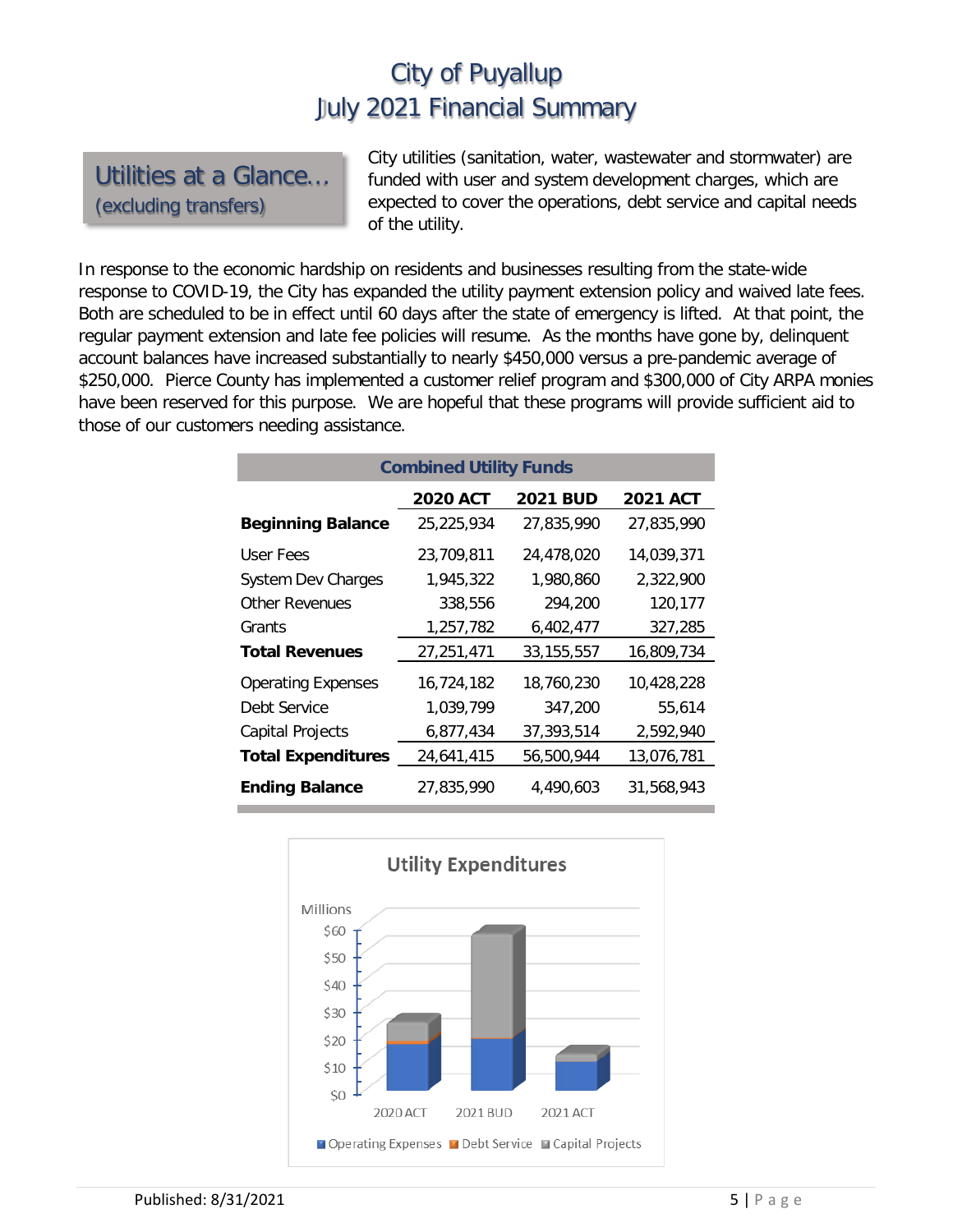| <b>City-Wide Cash and Investments</b> |            |            |            |            |                |                 |  |
|---------------------------------------|------------|------------|------------|------------|----------------|-----------------|--|
|                                       | 2016 YE    | 2017 YE    | 2018 YE    | 2019 YE    | <b>2020 YE</b> | <b>2021 JUL</b> |  |
| General Fund                          | 1,714,189  | 5,613,564  | 7,188,466  | 7,504,974  | 7,786,760      | 11,677,092      |  |
| General Fund - Other                  | 3,504,895  | 2,648,335  | 2,806,831  | 2,798,442  | 4,486,592      | 4,752,866       |  |
| Special Revenue                       | 7,245,450  | 9,455,865  | 4,562,016  | 5,261,402  | 5,119,889      | 13,637,684      |  |
| Debt Service                          | 282,095    | 288,292    | 305,283    | 517,046    | 505,658        | 3,018,207       |  |
| <b>Street Capital Projects</b>        | 3,486,440  | 5,273,289  | 5,476,894  | 8,915,411  | 10,215,288     | 10,942,112      |  |
| Parks Capital Projects                | 1,150,658  | 1,896,328  | 4,879,439  | 2,904,086  | 2,948,859      | 3,671,237       |  |
| <b>Facility Capital Projects</b>      | 119,948    | 121,076    | 558,137    | 1,984,322  | 1,961,283      | 1,912,953       |  |
| Enterprise - Utilities                | 23,046,430 | 25,887,173 | 23,569,469 | 25,214,816 | 27,833,412     | 32,203,648      |  |
| Enterprise - Pavilion                 | 101,306    | 87,234     | 97,165     | 95,158     | 90,373         | 109,059         |  |
| <b>Internal Service</b>               | 7,545,047  | 7,662,713  | 8,350,700  | 8,885,049  | 8,008,817      | 8,165,888       |  |
| Total                                 | 48,196,459 | 58,933,870 | 57,794,399 | 64,080,707 | 68,956,931     | 90,090,745      |  |

**General Fund:** Comparing 2016 and 2020 ending cash, the balance has grown by \$6.2 million. This is intentional growth to ensure adequate reserves for cash flow purposes and in case of an economic downturn.

**All Other Funds:** As of 2020 year-end, the cash balances for all other funds combined have grown by \$15.5 million since 2016, largely due to a significant increase in funding available for capital projects.

Special Revenues include \$5.9 million in ARPA monies received in July, which is half of the City's total allocation. The remaining half is expected in July/August 2022.